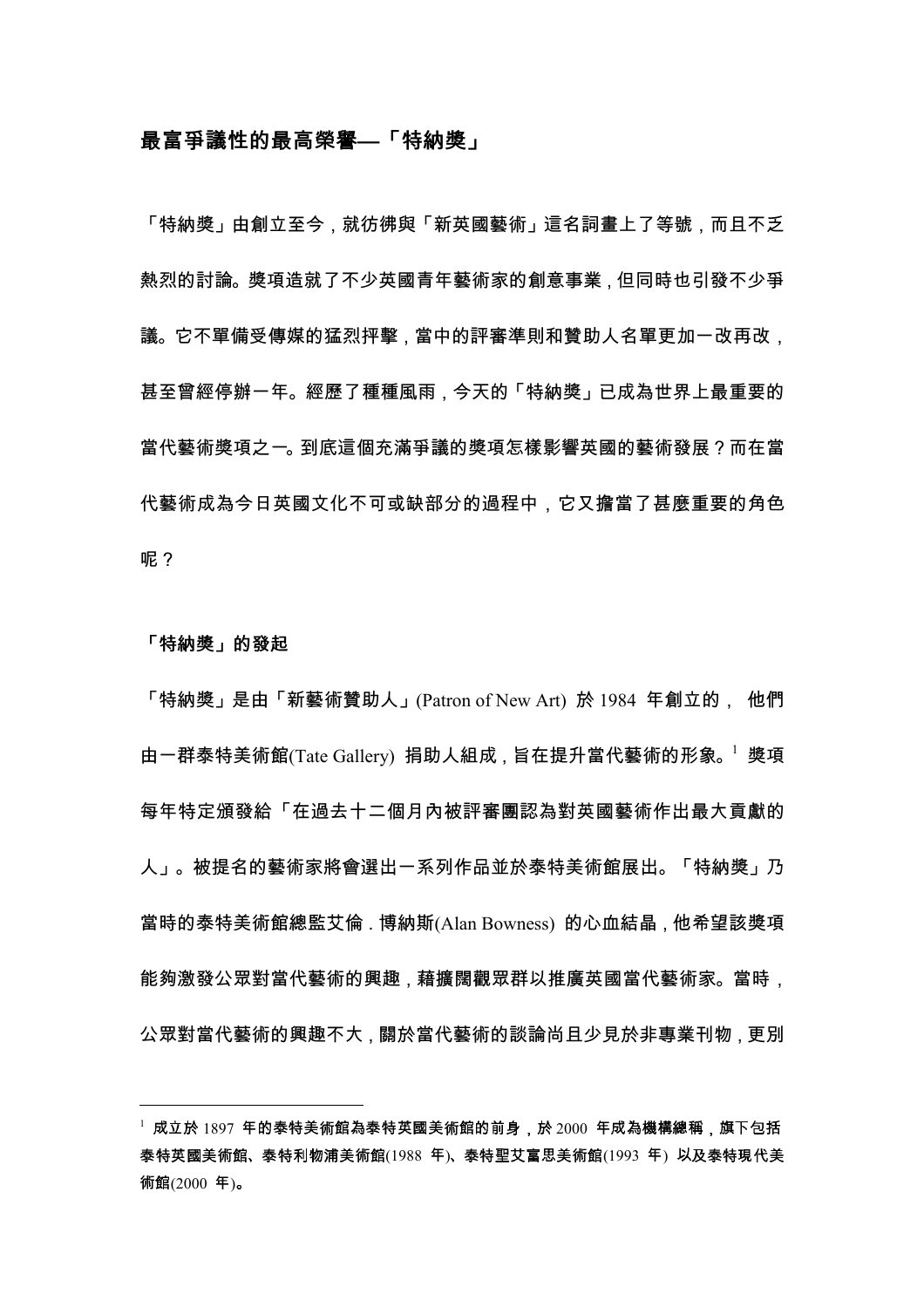獎項以英國繪畫大師特納(J.M.W. Turner.1775-1851) 而命名,自創立初期已引起 各種議論和批評。有些人認為特納本人未必支持這個獎項 亦有一些認為單是「全 國性比賽」這個概念.已經是對藝術不敬了。而首屆贊助人(「新藝術贊助人」 成員奧利弗,佩萊恩(Oliver Prenn)) 於其贊助年期(1984-7) 保持匿名的作風, 更 令獎項的權威性和中立性備受各方的質疑。評審團在審核作品時,會否有個人或 商業利益的考慮,亦是其中一項經常被提出的疑問。

當評審團決定將第一個「特納獎」頒給於 1958 年已移居美國,甚至連頒獎禮也 不出席的藝術家馬爾科姆. 莫利(Malcolm Morley) 時, 大眾既有的疑慮迅即轉成 憤怒之聲 - 究竟這位長駐美國的藝術家,對當代英國藝術有何貢獻?亦有人質 疑獎項頒給盧希安. 弗洛依德(Lucian Freud) 或理察. 漢密爾頓(Richard Hamilton) 等經已成名的藝術家, 只是錦上添花之舉。吉伯特與喬治(Gilbert and George) 二 人在1986年正邁向事業高峰之時獲獎,使人再次思索「特納獎」的真正意義 — 究竟它是一個能積極提倡當代藝術的獎項,還是只是一個終身成就獎?

十年起伏與修訂

往後十年,「特納獎」經歷了多番修訂與改動,從嘗試和失敗中總結經驗,將評 審準則、條件和形式確立起來。首先,因應公眾未能清楚認識獎項的宗旨,評審 準則在 1987 年曾作修訂,以過去一年「對英國藝術作傑出貢獻」取代了「對英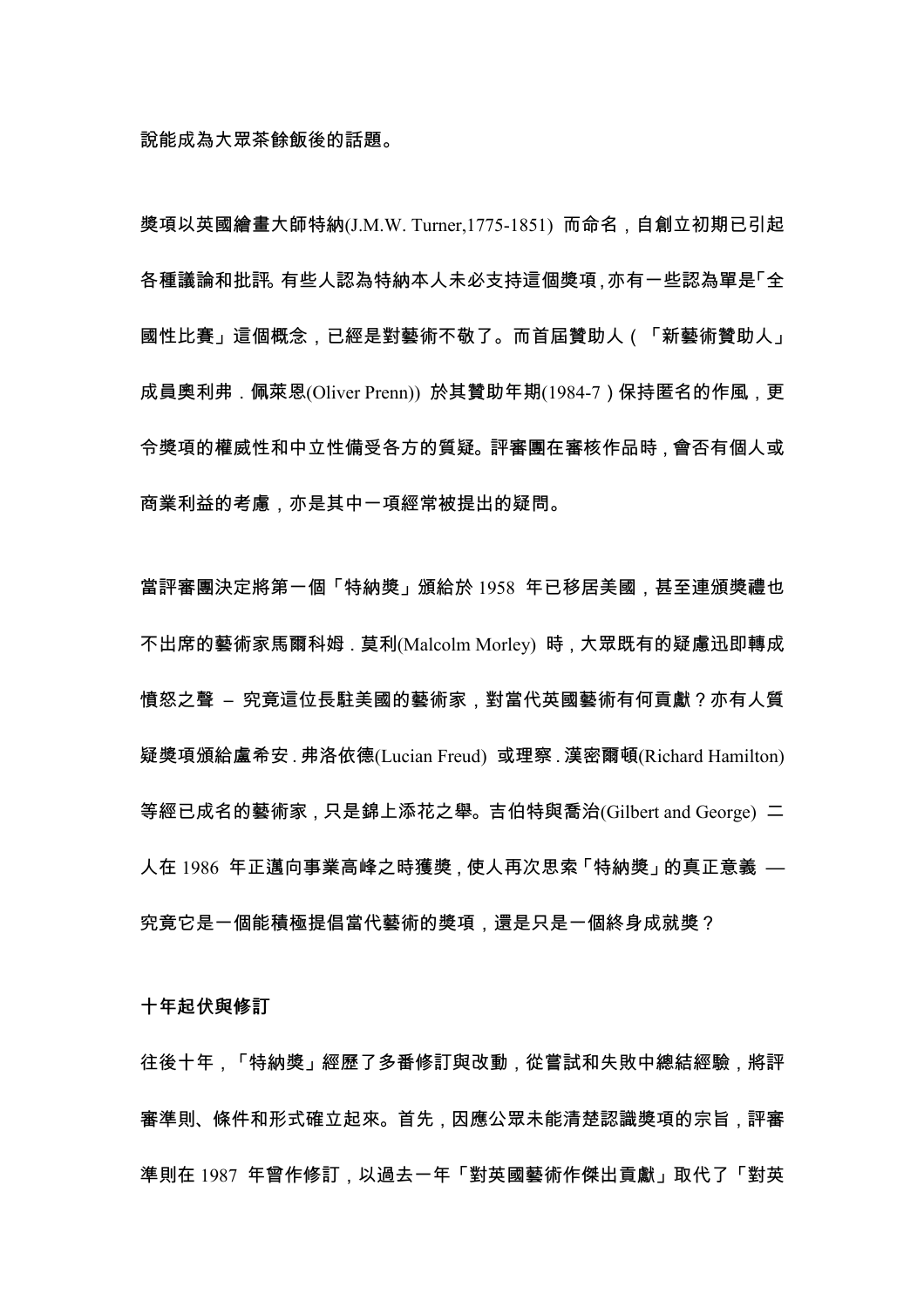國藝術作最大貢獻」。摒棄了「最大」這個概念,能夠減低獎項演變成「終身成 就獎」的風險,將公眾的視線重新帶回當代藝術的發展上。

1988 年,泰特美術館的新總監尼高拉斯,史羅達(Nicholas Serota) 上任,「特納 獎」的評審準則和條件亦重新作出大變身。 為針對各方的批評 -指遴選過程競爭 太激烈及有羞辱成分,評審團決定不會公佈候選名單,而只會公佈最後的獲獎 者,獲獎者可於翌年在泰特美術館作個展。先前的遴選制度固然不受歡迎,但新 的安排亦未能使公眾釋然。公眾和藝評人大表不滿,因為他們沒有了比較及取笑 候選人作品的機會 , 以及猜測及打賭誰是勝出藝術家的樂趣。沒有了大眾和傳媒 (有時富爭鬧性)的踴躍參與,「特納獎」便彷似失去了推動力。新的準則雖然 為獎項留住了尊嚴及將焦點放在得獎者身上,但藝術家的成就卻未能展現給更多 的觀眾。

1990年,「特納獎」因贊助人美國投資銀行公司德崇證券 (Drexel Burnham Lambert)破產而停辦了一年,於 1991 年英國公共電視台第四頻道成為新贊助 人後才再次推出 . 同時為獎項帶來新的條款。遴選準則加入以五十歲為年齡上限 的條件、旨在避免出現年青藝術家要跟較年長及較事業有成的一輩互相較量的不 合理情況。雖然當評審團把三位年紀只有二十多歲的藝術家列入候選名單時 , 也 有人批評這是矯枉過正的做法 , 但總的來說 , 這個改變是普遍為人接受的 , 而且 這些改變更加令人清楚地認識到獎項是要表揚後起之秀和宣揚英國當代藝術的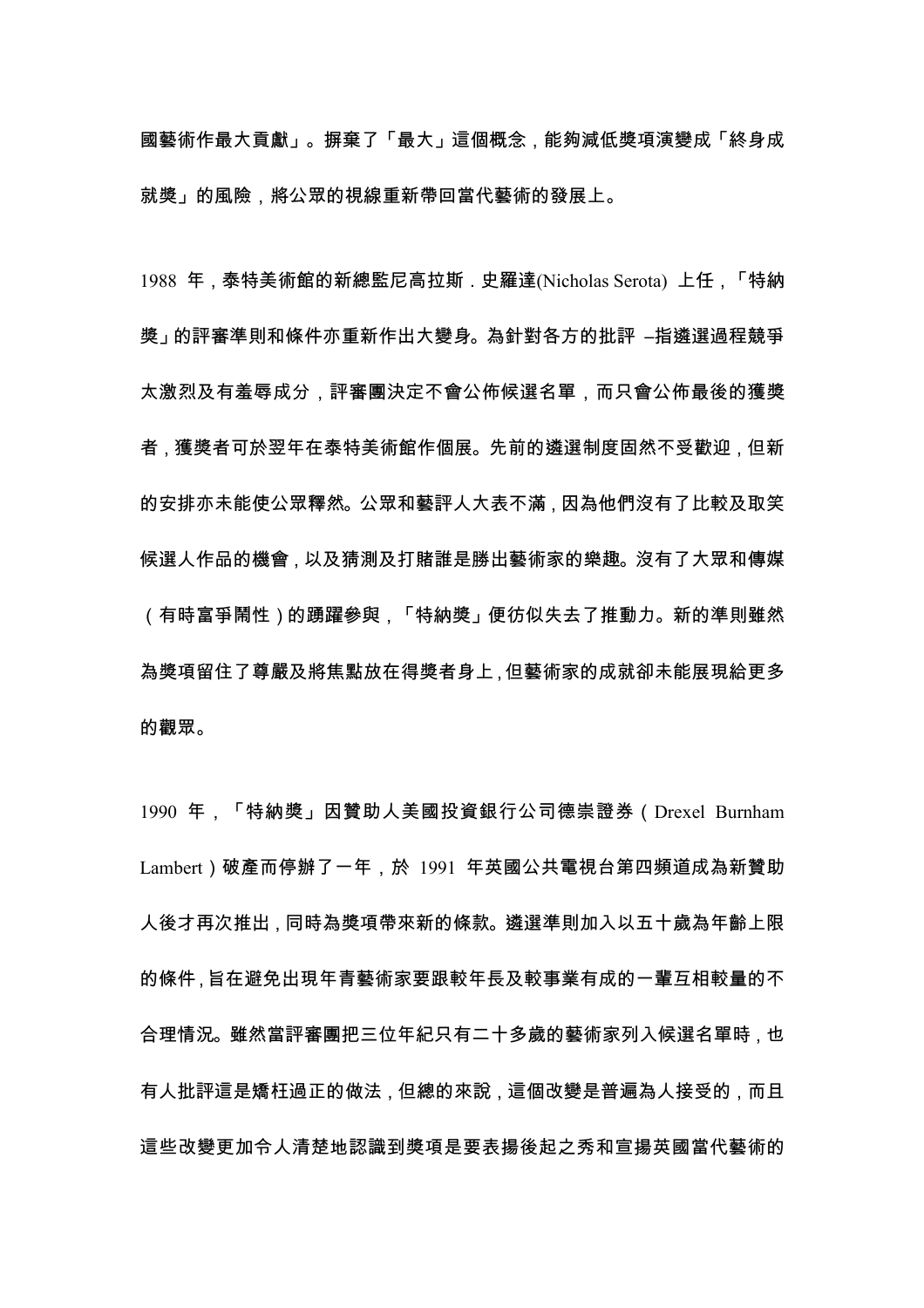電視台第四頻道的參與合作對提升大眾關注當代藝術起了長足作用,使獎項能達 到原先成立的目的。首先,此舉能夠確保獎項和獲獎者在黃金時段的宣傳,並收 向普羅大眾推廣當代藝術之效:其次,傳媒的報導亦有效地推廣年青和知名度不 高的藝術家。獲選進入最後決賽的藝術家,數目最多四位,其作品會於電視播放 頒獎禮前的一個月在泰特英國美術館展出(2007 年在泰特利物浦美術館舉行). 同時展示空間亦擴大,使每位藝術家各有一個展廳展出自己的作品;獎金亦於 1991 年由一萬英鎊大幅增加至二萬英鎊(於 2004 年更增加至四萬英鎊)。眾 多方面的提升,鞏固了「特納獎」作為全國盛事的地位。近年宣傳的重點主要集 中於推動觀眾的參與,透過邀請觀眾「自己做評審」,鼓勵公眾積極參與、親身 接近藝術品、了解藝術家的資料,並記錄他們的印象、提出回應,以得出自己的 見解和結論。

「特納獎」展覽的作品

因為公眾的積極參與,向來被喻為是小圈子活動的藝術討論因而擴大至各個階 層。如今任何人也開始思考有關問題,如什麼能構成(偉大)藝術?一 切都可以是藝術嗎?怎樣才能成為藝術家?

達明安. 赫斯特(Damien Hirst) 的裝置藝術作品《母子分離》(Mother and Child, Divided, 1993) 於 1995 年為展覽吸引了前所未有的入場人數。該作品是兩隻被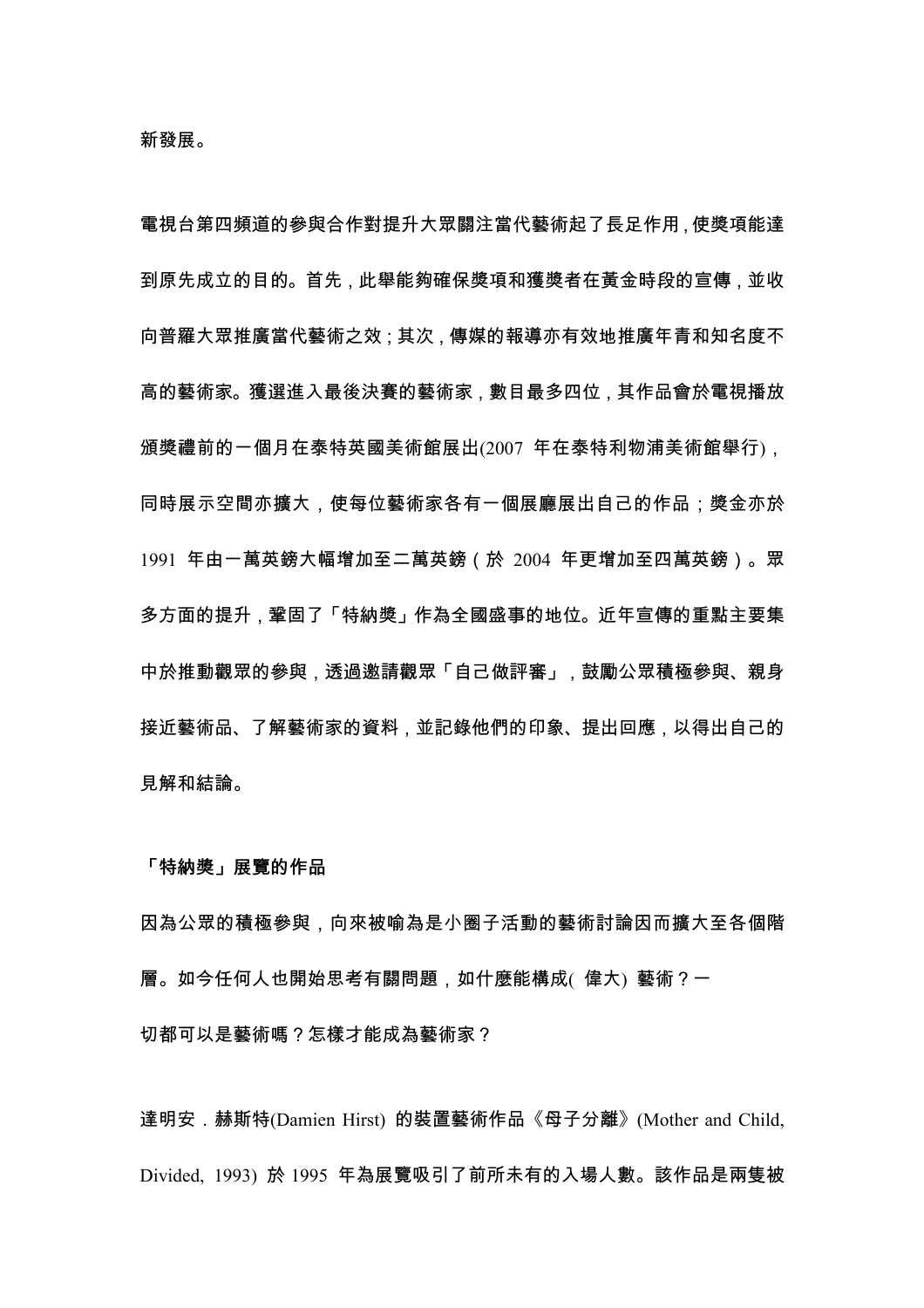肢解的母牛和小牛,分別被浸泡在兩缸裝滿甲醛的玻璃箱中。作品引起極端的反 應:要麼被其對分離、血源和親密性的哲學思維深深感動:要麼因受不了血淋淋 的動物內臟被塑造成藝術品而反感:或同時感受以上兩種反應。展覽令全國譁 然,媒體爭相報導,同時亦引起了大眾對藝術家角色、美學概念等重要議題的討 論。

1999 年翠西, 艾敏(Tracey Emin) 的《我的床》(My Bed, 1998) 同樣地備受注目。 她將自己家裡未經收拾的睡床於畫廊展示,其上擺滿了自己各樣的私人物件和雜 物如玻璃樽和煙蒂。艾敏以痛苦自白的形式將性、疾病和損失等極私人的一面展 現人前 , 因而激起了尖銳的批評和議論。這件作品家喻戶曉 , 很多人更誤以為她 是當屆獲獎者,但事實上她只是晉身了最後決賽而已:那年的「特納獎」被導演 史提夫. 麥昆(Steve McQueen) 奪去。

2001 年馬田. 克里德(Martin Creed) 的概念主義作品《作品 227 號》(Work No. 227, 2000) - 一盞安裝在空置房間內自動開關的燈,再次引起「那是藝術嗎?」 的熱烈爭論。作品為作者帶來「特納獎」的殊榮,同時也引起公眾對英國當代藝 術中意義日重的觀念藝術的關注。由此可見,「特納獎」能一直緊貼英國當代藝 術界最激進前衛的發展,總能令觀眾眼界大開。

接下來的幾年,「特納獎」也不無風雨,孕育了許多離經叛道的作品或出位前衛 的藝術家。2003 年,積克與迪諾斯.查普曼(Jake and DinosChapman) 以塗污手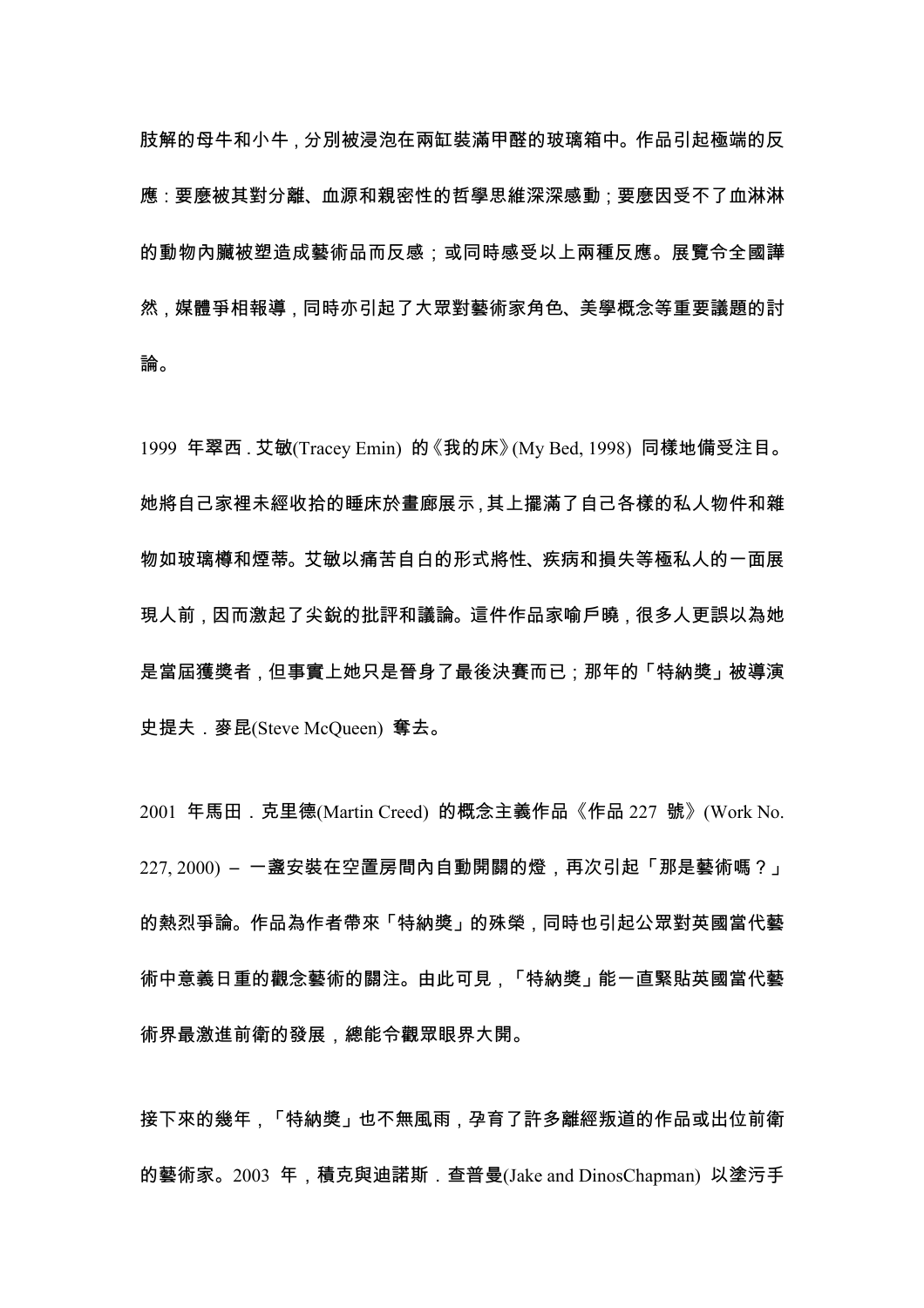法「改正」了的戈雅(Gova) 的版畫, 更在旁展出性意識露骨的吹氣娃娃銅雕塑。 那一年的「特納獎」頒給格雷森.佩里(Grayson Perry) 的另一個身份克萊兒 (Claire). 他獲獎後宣稱: 「是時候將獎項頒給一位有易服癖的陶藝工作者了!」。 「特納獎」總發生令人意想不到的事情,而且可以肯定的是,展出的作品表現了 英國藝術無盡和極端的可能性。

除了為「英國藝術」加上「潮!新!年輕!」(當然還有「型!」)等活力標籤 外,憑著其富權威性及認受性的地位,「特納獎」見證並進一步推動著藝術發展。 1996 年杜格拉斯 . 哥頓(Douglas Gordon) 擊敗了大熱門格里 . 休姆(Gary Hume), 成為第一位錄像藝術家得獎者。翌年, 吉莉安. 韋婭靈(Gillian Wearing) 亦憑著她的錄像作品《60 分鐘的靜默》(60 Minutes Silence, 1996) 贏得殊榮, 顯 示了錄像這項新媒體藝術,已經得到廣泛認可。事實上,九十年代新藝術已包括 了各式各樣的媒介,透過攝影、電影、錄像和融合其他日常物品等,藝術變得更 能直接地表達日常生活的狀態。

經過早年的風風雨雨,今天的「特納獎」已穩佔藝術界重要席位,繼續以提高公 眾對藝術的了解和注意、擴闊當代藝術觀眾群為使命。總的來說,獎項成功地聚 集媒體和公眾對藝術發展的關注 ; 儘管流言蜚語和爭議不絕 , 那些卻是吸引媒體 和公眾目光的主要原因。因此,廣泛的宣傳、熾熱的炒作和激起的憤怒聲音,對 於建立獎項的意義和成功都起了重大的作用。「特納獎」的貢獻是無可置疑的,